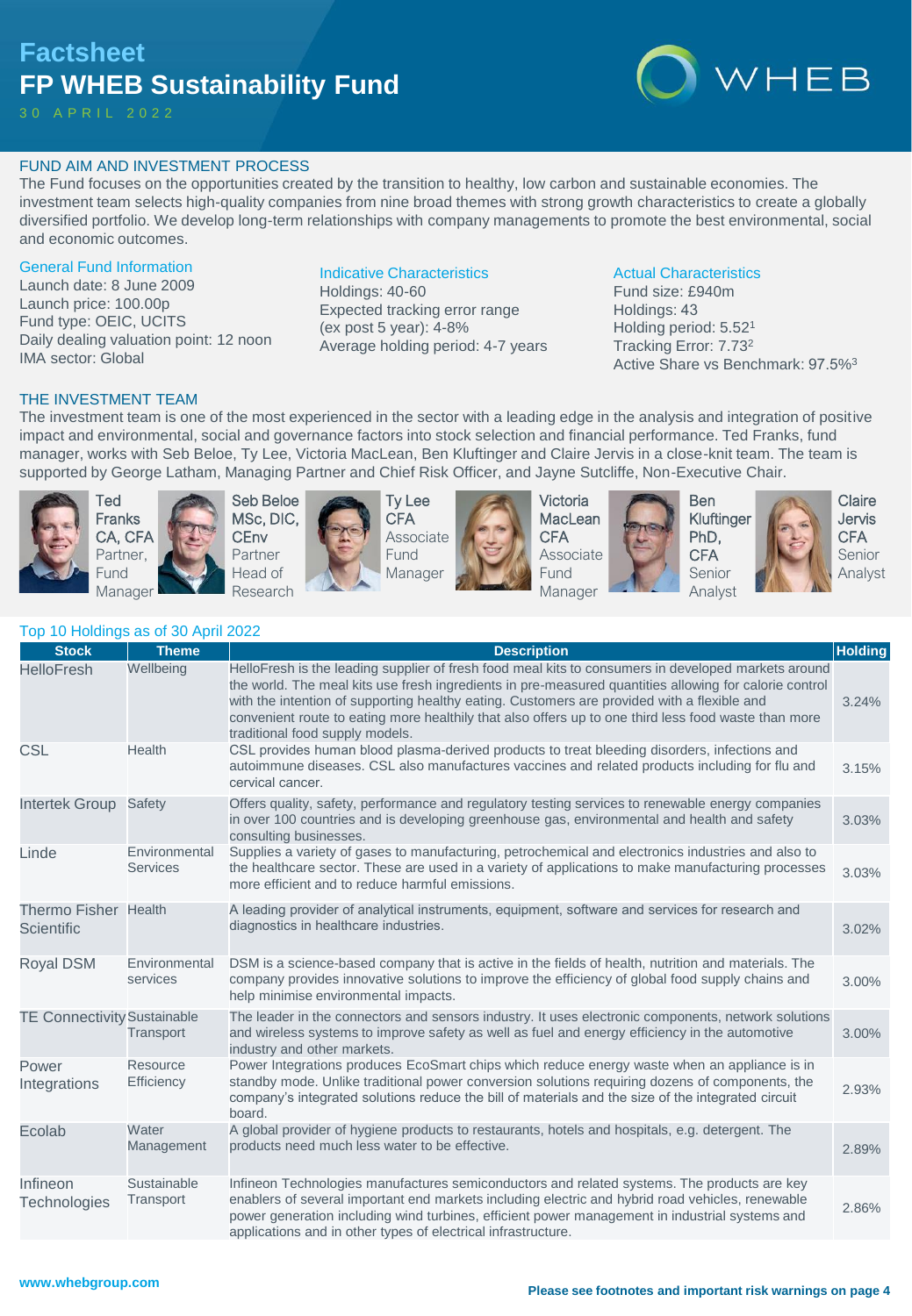

# Biggest Movers over the month in local currency – Top 3 and Bottom 3 Performers

| <b>Stock Name</b>        | Performance in Month   What Happened |                                                                                                                               |
|--------------------------|--------------------------------------|-------------------------------------------------------------------------------------------------------------------------------|
| Smurfit Kappa Group      | $+2.94%$                             | Evidence of strong ability to pass on increased cost inflation to customers.                                                  |
| CSL Ltd.                 | $+1.92%$                             | Some support from FDA's rejection of a competitor's drug application.                                                         |
| Genmab A/S               | $+1.62%$                             | Strong Q1 sales numbers for key drug Darzalex.                                                                                |
|                          |                                      |                                                                                                                               |
| SolarEdge Technologies   | $-22.32\%$                           | Fears of lower solar US installations in light of ongoing Department of<br>Commerce investigation into Chinese panel imports. |
| <b>JB Hunt Transport</b> | $-14.91\%$                           | Concerns regarding a potential freight recession weighing on transport<br>stocks.                                             |
| Danaher Corp             | $-14.39%$                            | Solid Q1 results insufficient to alleviate investor concerns about potential<br>future drop-off in Covid-related revenues.    |

### Significant Portfolio Changes

| <b>Stock</b><br><b>Name</b> | $\blacksquare$ or sale $\blacksquare$ | Purchase Theme | <b>Brief description of purchase or sale rationale</b>                                        |
|-----------------------------|---------------------------------------|----------------|-----------------------------------------------------------------------------------------------|
| LHC Group Sale              |                                       | Wellbeing      | Sale of LHC Group due to the announcement of United Health's takeover bid for<br>the company. |

# PORTFOLIO ANALYSIS AS AT 30 April 2022<sup>4</sup>

# Theme Allocation

| <b>Resource Efficiency</b>    | 27.31% |
|-------------------------------|--------|
| <b>Cleaner Energy</b>         | 4.93%  |
| <b>Environmental Services</b> | 9.73%  |
| Sustainable Transport         | 10.22% |
| Water Management              | 7.12%  |
| Health                        | 26.05% |
| Safety                        | 5.21%  |
| Wellbeing                     | 7.65%  |
| Education                     | 1.64%  |
| Cash                          | 0.13%  |





# Geographic Allocation **Market Capitalisation Allocation**

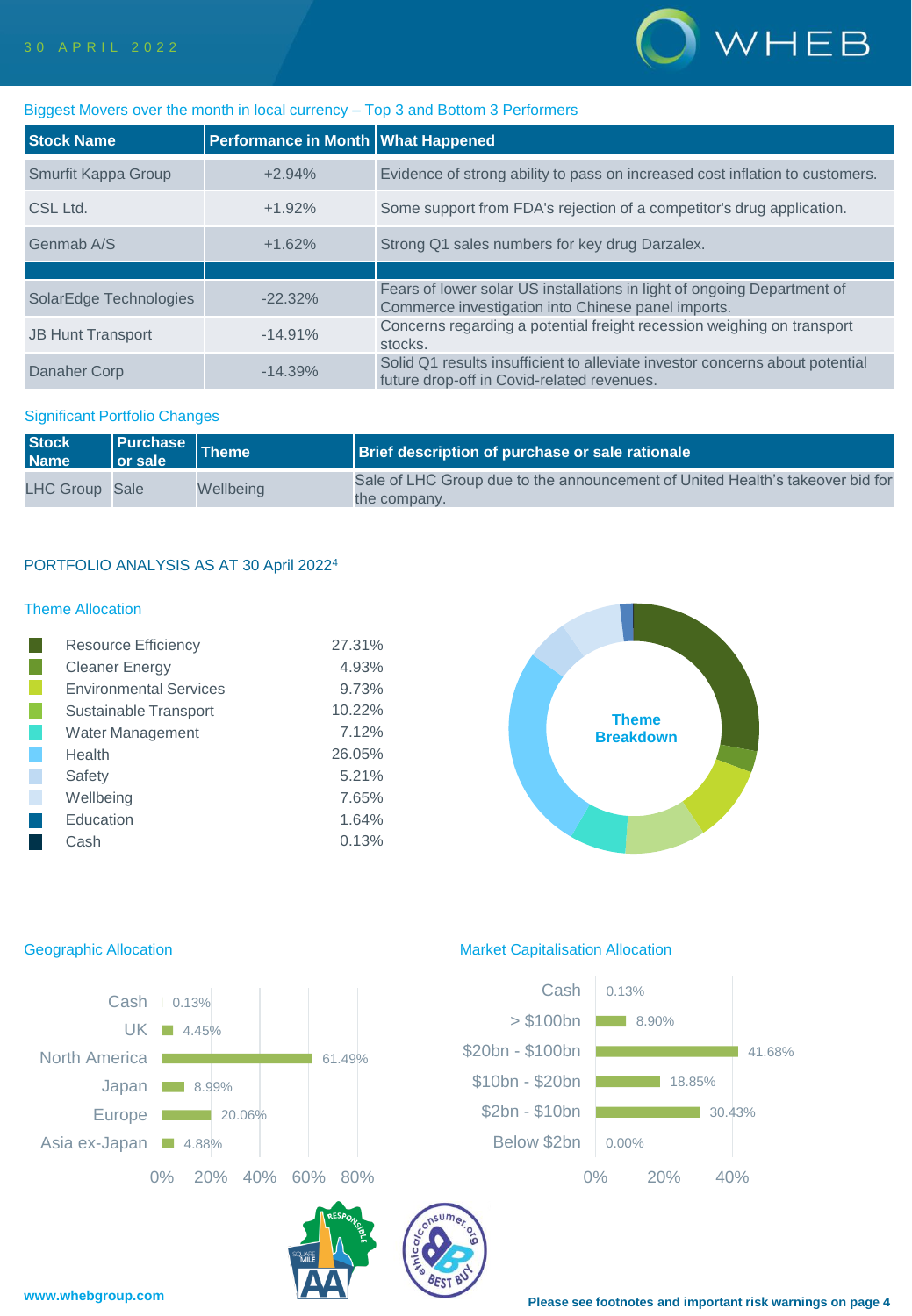

#### Alignment with UN SDGs



#### Comparative Performance (Figures are historic and past performance does not predict future returns).

| <b>Cumulative Performance</b>                             | 5 years | 3 years | 12 months | Year to date | 3 months | 1 month  |
|-----------------------------------------------------------|---------|---------|-----------|--------------|----------|----------|
| FP WHEB Sustainability C Acc<br>Primary Share Class (GBP) | 44.85%  | 20.81%  | $-7.19%$  | $-15.88%$    | $-1.87%$ | $-5.98%$ |
| MSCI World Total Return (GBP) <sup>5</sup>                | 67.21%  | 39.76%  | 6.40%     | $-6.18%$     | $-1.87%$ | $-3.84%$ |
| IA Global Sector Average Total<br>Return <sup>6</sup>     | 56.56%  | 33.28%  | 0.62%     | $-8.03%$     | $-0.94%$ | $-3.24%$ |

| <b>Discrete Performance</b>                                      | Apr 2021 -<br>Apr 2022 | Apr 2020 -<br>Apr 2021 | Apr 2019 -<br>Apr 2020 | Apr 2018 -<br>Apr 2019 | Apr 2017 -<br>Apr 2018 |
|------------------------------------------------------------------|------------------------|------------------------|------------------------|------------------------|------------------------|
| FP WHEB Sustainability C Acc<br><b>Primary Share Class (GBP)</b> | $-7.19%$               | 31.26%                 | $-0.83%$               | 8.56%                  | $10.44\%$              |
| MSCI World Total Return (GBP)                                    | 6.40%                  | 32.39%                 | $-0.78%$               | $12.50\%$              | 6.35%                  |
| <b>IA Global Sector Average Total</b><br>Return                  | 0.62%                  | 33.52%                 | $-0.79%$               | 8.90%                  | 7.86%                  |

#### SHARE CLASSES AND FUND INFORMATION<sup>7</sup>

| <b>Shareclass</b>           | <b>Currency</b> | <b>Price</b> |       | <b>Ongoing</b><br><b>ISIN</b><br><b>Charges</b><br>and Fees |              | <b>SEDOL</b>                     |
|-----------------------------|-----------------|--------------|-------|-------------------------------------------------------------|--------------|----------------------------------|
| C Accumulation              | <b>GBP</b>      | 272.04       | Pence | 1.03%                                                       | GB00B8HPRW47 | B8HPRW4                          |
| C Accumulation              | <b>CHF</b>      | 122.56       | Cents | 1.03%                                                       | GB00BF7M1G66 | BF7M1G6                          |
| C Accumulation              | <b>EUR</b>      | 139.85       | Cents | 1.03%                                                       | GB00BF7M1771 | <b>BF7M177</b>                   |
| C Accumulation              | <b>USD</b>      | 128.41       | Cents | 1.03%                                                       | GB00BFXBL788 | BFXBL78                          |
| C Income*                   | <b>GBP</b>      | 196.35       | Pence | 1.03%                                                       | GB00BHBFFN03 | BHBFFN0                          |
| D Accumulation <sup>8</sup> | <b>GBP</b>      | 272.25       | Pence | 0.93%                                                       | GB00BMC2QC11 | BMC <sub>2</sub> QC <sub>1</sub> |
| D Income*                   | <b>GBP</b>      | 196.51       | Pence | 0.93%                                                       | GB00BMC2QD28 | BMC <sub>2</sub> Q <sub>D2</sub> |
| <b>R</b> Accumulation       | <b>GBP</b>      | 262.24       | Pence | 1.13%                                                       | GB00BMC2QF42 | BMC <sub>2</sub> QF4             |
| A Accumulation              | <b>GBP</b>      | 261.22       | Pence | 1.68%                                                       | GB00B4LDCG53 | B4LDCG5                          |
| A Accumulation              | <b>USD</b>      | 125.50       | Cents | 1.68%                                                       | GB00BFXBL341 | BFXBL34                          |
| B Accumulation <sup>9</sup> | <b>GBP</b>      | 203.09       | Pence | 0.55%                                                       | GB00B6Y2LD34 | B6Y2LD3                          |

\*Income Frequency: Annual Dividend Record Date: 31 December Last Dividend (for year ending 31<sup>st</sup> Dec 2021): C Inc: 1.6858p D Inc: 1.6653p

Key Dates\* Annual report 31 December Interim report 30 June \*Changed from 28th February and 31st August

Authorised Corporate Director (ACD): FundRock Partners Limited Fund Administrator: SS&C Financial Services

Europe Limited